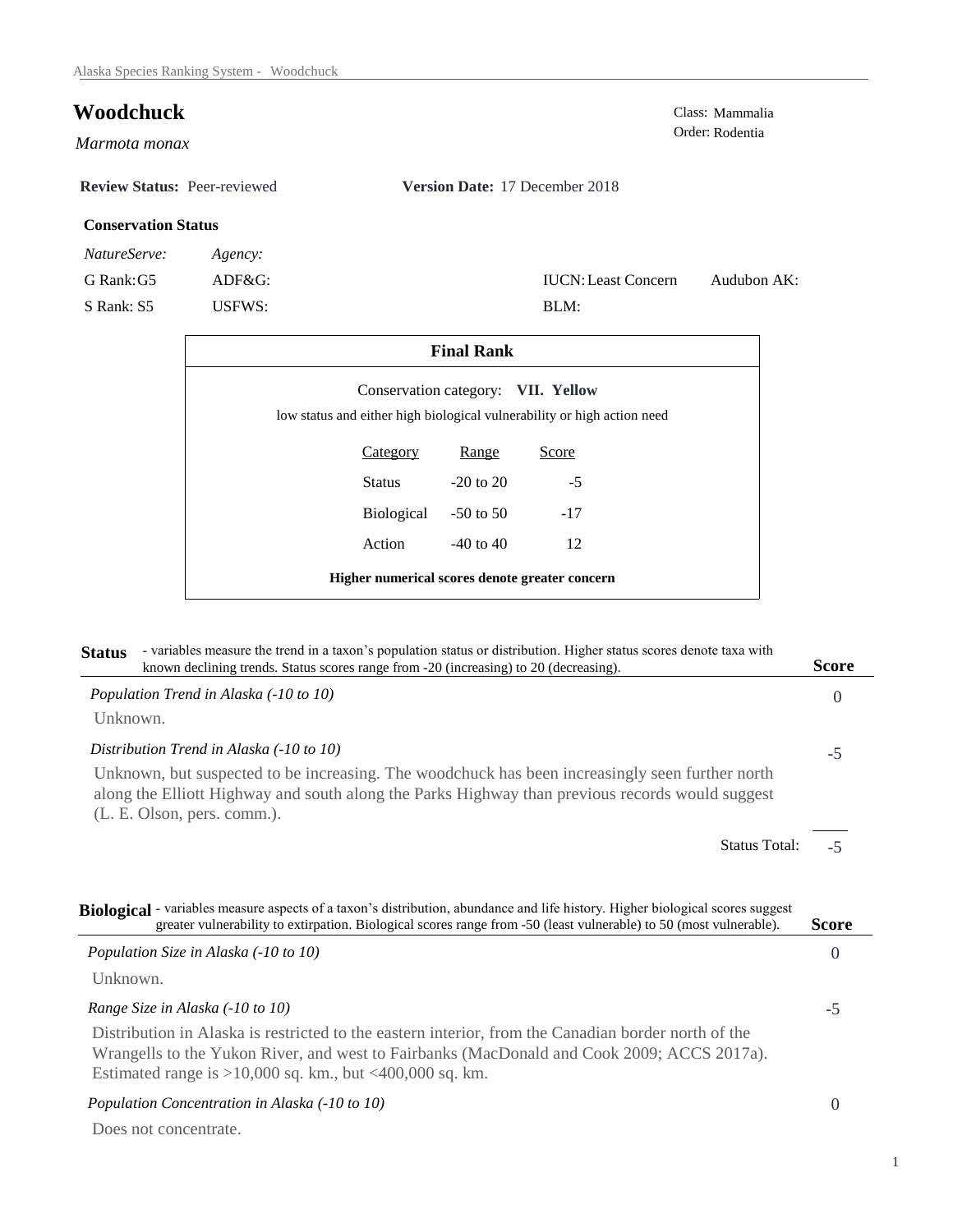# *Reproductive Potential in Alaska*

#### Age of First Reproduction (-5 to 5)

Unknown for Alaska, but 2 years elsewhere (Barash 1974b; Kwiecinski 1998).

#### Number of Young (-5 to 5)

Unknown for Alaska, but studies elsewhere in North America have found that females have one litter per year with an average litter size between 3 and 4 (de Vos and Gillespie 1960; Snyder and Christian 1960; Armitage 1981; Kwiecinski 1998).

# *Ecological Specialization in Alaska*

## Dietary  $(-5 \text{ to } 5)$

Little is known about the diet of woodchucks in Alaska. Across its range, the woodchuck is a generalist and opportunistic herbivore (Swihart 1990; Kwiecinski 1998). It consumes a variety of plant groups including forbs, grasses, mosses, lichens, and parts including berries, leaves, and roots (Fall 1971; Swihart 1990; Kwiecinski 1998). Occasionally eats invertebrates such as snails and grasshoppers (Kwiecinski 1998).

## Habitat (-5 to 5)

Little is known about habitat preferences in Alaska. It is found in open, deciduous forests and welldrained meadows with suitable soils for digging burrows (Kwiecinski 1998; MacDonald and Cook 2009). Elsewhere in North America, woodchucks have been reported from a variety of habitats including near roadways, agricultural fields and orchards, clearcuts, edge habitat, and open woodlands (Woodward 1990; Meier 1992; Swihart 1992; Samson and Crête 1997; Hellgren and Polnaszek 2011).

> -17 Biological Total:

-3

1

-5

-5

| Action - variables measure current state of knowledge or extent of conservation efforts directed toward a given taxon.<br>Higher action scores denote greater information needs due of lack of knowledge or conservation action. Action<br>scores range from -40 (lower needs) to 40 (greater needs).                                | Score |
|--------------------------------------------------------------------------------------------------------------------------------------------------------------------------------------------------------------------------------------------------------------------------------------------------------------------------------------|-------|
| Management Plans and Regulations in Alaska (-10 to 10)                                                                                                                                                                                                                                                                               | $-10$ |
| Marmots are classified as furbearers and can be trapped with no closed season or bag limit (ADFG)<br>2018d). However, the meat or hide must be salvaged for human use (ADFG 2018d).                                                                                                                                                  |       |
| Knowledge of Distribution and Habitat in Alaska (-10 to 10)                                                                                                                                                                                                                                                                          | 10    |
| Very little is known about the distribution and habitat associations of woodchucks in Alaska. Of the<br>107 records listed in ARCTOS, most are from Fairbanks and surrounding areas (ARCTOS 2016).<br>Recent evidence of expansion to the north and south of its range (L. E. Olson, pers. comm.) warrants<br>further investigation. |       |
| Knowledge of Population Trends in Alaska (-10 to 10)<br>Not currently monitored.                                                                                                                                                                                                                                                     | 10    |
| Knowledge of Factors Limiting Populations in Alaska (-10 to 10)                                                                                                                                                                                                                                                                      | 2     |
| Little is known about the ecology and population dynamics of the woodchuck in Alaska. Elsewhere<br>in North America, several authors have considered sociality, space use (e.g. Ferron and Ouellet 1989;                                                                                                                             |       |

Swihart 1992; Allainé 2000; Maher 2009), and hibernation (Davis 1967; Ferron 1996; Zervanos et al. 2010; Zervanos et al. 2014). Population densities are likely influenced by the availability and spatial distribution of food and burrows (Ferron and Ouellet 1989; Swihart 1992; Maher 2009; Lehrer and Schooley 2010) and by agonistic behaviors between individuals. At lower densities, males defend territories and access to females, whereas territoriality is relaxed at high population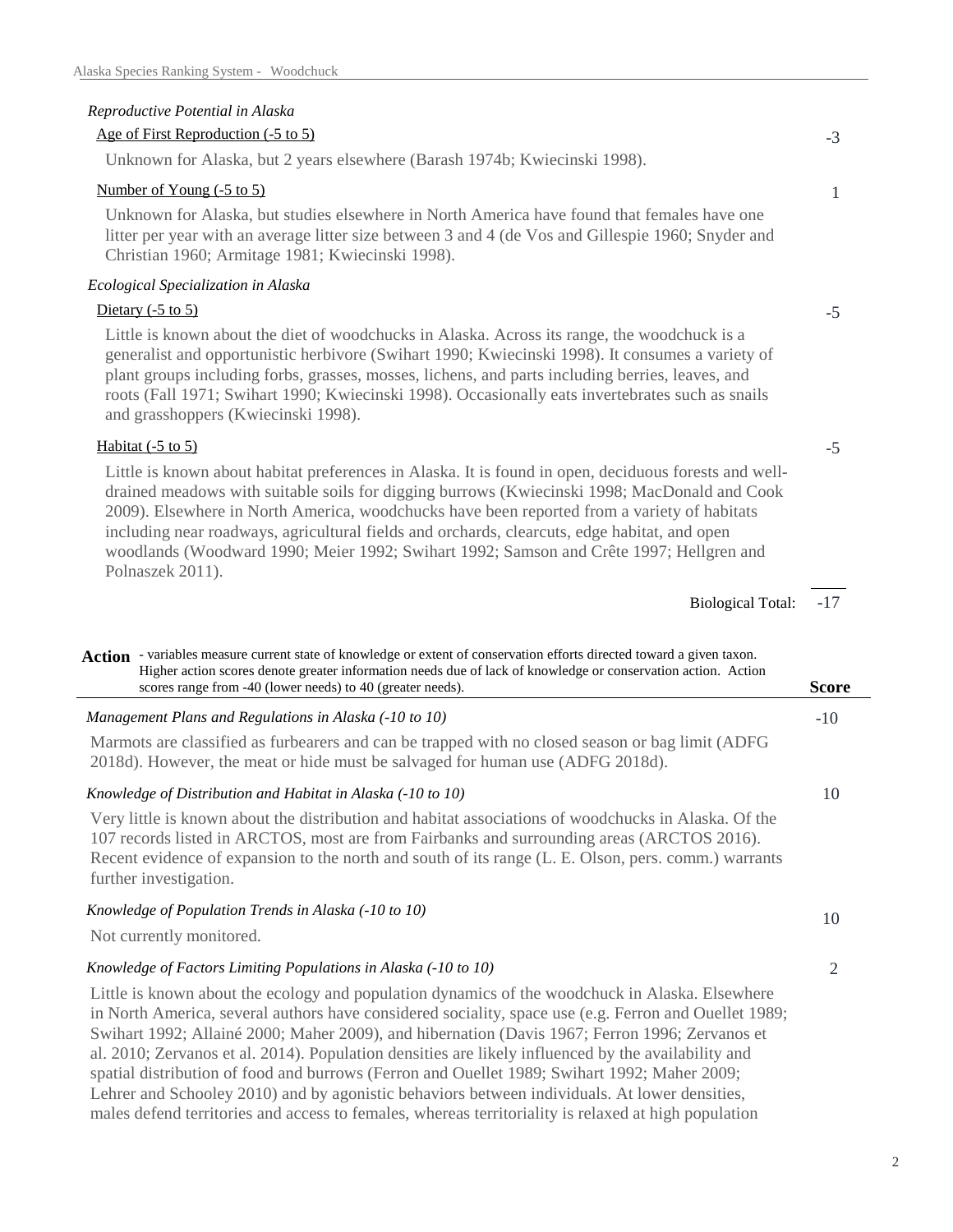densities or when resources cannot be defended (Ferron and Ouellet 1989; Maher 2009; but see Maher 2004). Several authors have proposed that agonistic behaviors suppress reproduction and limit mate availability in yearlings and subordinate individuals (Snyder 1962; Wasser and Barash 1983; Allainé 2000; Maher 2009), but this topic has not been well-researched in the woodchuck. Sociality does not seem to be related to the length of the growing season, as was previously proposed (reviewed in Maher 2006).There is also a need to understand the factors that promote early versus delayed dispersal. Sexual competition, population density, burrow availability, and high costs of dispersal (i.e. mortality, decreased vigilance) have all been proposed (Snyder 1962; Meier 1992; Maher 2006 and references therein; Maher 2009).

Food availability likely limits population growth and especially the survival of yearlings, which tend to weigh less than adults (Davis 1981). Overwinter survival, mediated by body weight and food availability, appears to be an important component of population dynamics in woodchucks (Davis 1981; Lehrer et al. 2012). Individuals that are heavier prior to hibernation likely have higher rates of survival and potentially higher rates of reproductive success (Davis 1981; Zervanos et al. 2014). Predation from coyotes and foxes may also be an important source of mortality for woodchucks, especially for juveniles, but few data are available (de Vos and Gillespie 1960; Samson and Crête 1997; Hellgren and Polnaszek 2011; Lehrer et al. 2012). Woodchucks may be able to respond to population declines by compensatory increases in juvenile survival, immigration, and birth rates (Davis et al. 1964).

Woodchucks have now been collected or observed within a few miles of hoary marmot colonies in the White Mountains of interior Alaska. The two species are otherwise not known to occur in sympatry. Given the presumed recent and ongoing expansion of the woodchuck's range in Alaska, there is the potential for novel interactions and parasite and disease transmission between the two species.

> 12 Action Total:

Supplemental Information - variables do not receive numerical scores. Instead, they are used to sort taxa to answer specific biological or management questions.

| Harvest:                            | Not substantial   |
|-------------------------------------|-------------------|
| <b>Seasonal Occurrence:</b>         | Year-round        |
| <b>Taxonomic Significance:</b>      | Monotypic species |
| % Global Range in Alaska:           | ${<}10\%$         |
| % Global Population in Alaska: <25% |                   |
| Peripheral:                         | Yes               |

#### **References**

Alaska Center for Conservation Science (ACCS). 2017a. Wildlife Data Portal. University of Alaska Anchorage. Available online: http://aknhp.uaa.alaska.edu/apps/wildlife

Alaska Department of Fish and Game (ADFG). 2020b. 2020-2021 Alaska trapping regulations. Alaska Department of Fish and Game. Juneau, AK, USA.

Allainé, D. 2000. Sociality, mating system and reproductive skew in marmots: evidence and hypotheses. Behavioural Processes 51(1–3):21–34. DOI: 10.1016/S0376-6357(00)00116-9

ARCTOS. 2016. ARCTOS database: Fish, amphibian, mammal, bird and reptile collections. University of Alaska Museum of the North, Fairbanks, AK, USA. Available online: http://arctos.database.museum/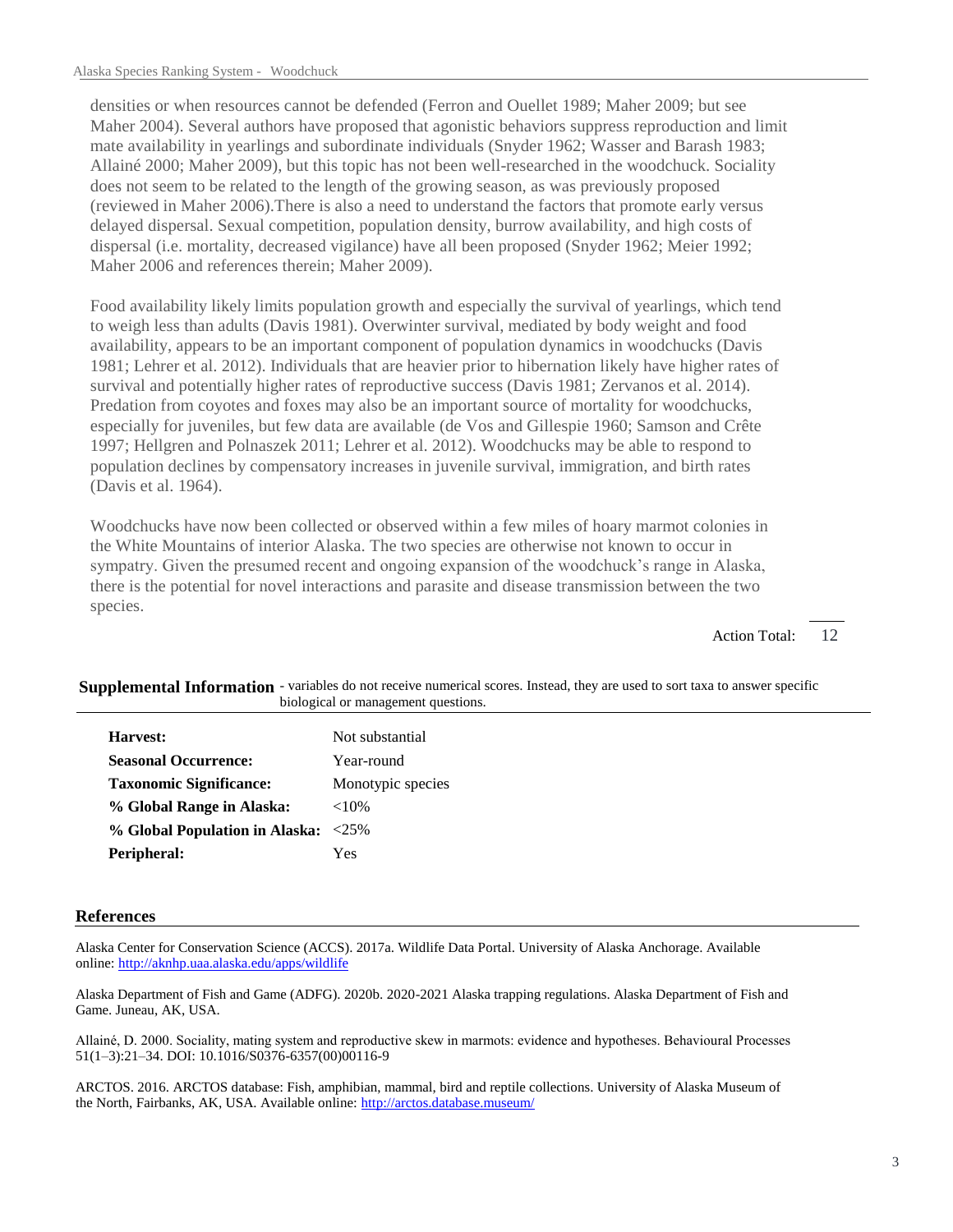Armitage, K. B. 1981. Sociality as a life-history tactic of ground squirrels. Oecologia 48(1):36–49. DOI: 10.1007/BF00346986

Barash, D. P. 1974b. The evolution of marmot societies: a general theory. Science 185(4149):415–420.

Davis, D. E. 1967. The role of environmental factors in hibernation of woodchucks (Marmota monax). Ecology 48(4):683–689. DOI: 10.2307/1936520

Davis, D. E. 1981. Mechanism for decline in a woodchuck population. Journal of Wildlife Management 45(3):658–668. DOI: 10.2307/3808699

Davis, D. E., J. J. Christian, and F. Bronson. 1964. Effect of exploitation on birth, mortality, and movement rates in a woodchuck population. Journal of Wildlife Management 28(1):1-9. DOI: 10.2307/3797927

de Vos, A., and D. I. Gillespie. 1960. A study of woodchucks on an Ontario farm. Canadian Field-Naturalist 74(1):130–145.

Fall, M. W. 1971. Seasonal variations in the food consumption of woodchucks (Marmota monax). Journal of Mammalogy 52(2):370–375. DOI: 10.2307/1378679

Ferron, J. 1996. How do woodchucks (Marmota monax) cope with harsh winter conditions? Journal of Mammalogy 77(2):412–416. DOI: 10.2307/1382817

Ferron, J., and J. P. Ouellet. 1989. Temporal and intersexual variations in the use of space with regard to social organization in the woodchuck (Marmota monax). Canadian Journal of Zoology 67(7):1642–1649. DOI: 10.1139/z89-235

Hellgren, E. C., and T. J. Polnaszek. 2011. Survival, habitat selection, and body condition of the woodchuck (Marmota monax) across an urban-rural gradient. The American Midland Naturalist 165(1):150-161.

Kwiecinski, G. C. 1998. Marmota monax. Mammalian Species 591:1-8.

Lehrer, E. W., and R. L. Schooley. 2010. Space use of woodchucks across an urbanization gradient within an agricultural landscape. Journal of Mammalogy 91(6):1342–1349. DOI: 10.1644/09-MAMM-A-254.1

Lehrer, E. W., R. L. Schooley, and J. K. Whittington. 2012. Survival and antipredator behavior of woodchucks (Marmota monax) along an urban–agricultural gradient. Canadian Journal of Zoology 90(1):12–21. DOI: 10.1139/z11-107

MacDonald, S. O., and J. A. Cook. 2009. Recent mammals of Alaska. University of Alaska Press, Fairbanks, AK, USA.

Maher, C. R. 2004. Intrasexual territoriality in woodchucks (Marmota monax). Journal of Mammalogy 85(6):1087–1094. DOI: 10.1644/BWG-205.1

Maher, C. R. 2006. Social organization in woodchucks (Marmota monax) and its relationship to growing season. Ethology 112(4):313–324. DOI: 10.1111/j.1439-0310.2006.01150.x

Maher, C. R. 2009. Genetic relatedness and space use in a behaviorally flexible species of marmot, the woodchuck (Marmota monax). Behavioral Ecology and Sociobiology 63(6):857–868. DOI: 10.1007/s00265-009-0726-5

Meier, P. T. 1992. Social organization of woodchucks (Marmota monax). Behavioral Ecology and Sociobiology 31(6):393-400. DOI: 10.1007/BF00170606

Parr, B. L. 2017. 2016 Alaska Trapper Report: 1 July 2016–30 June 2017. Wildlife Management Report ADF&G/DWC/WMR–2017-3. Division of Wildlife Conservation, Alaska Department of Fish and Game, Juneau, AK, USA.

Samson, C., and M. Crête. 1997. Summer food habits and population density of coyotes, Canis latrans, in boreal forests of southeastern Québec. Canadian Field-Naturalist 111(2):227–233.

Snyder, R. L. 1962. Reproductive performance of a population of woodchucks after a change in sex ratio. Ecology 43(3):506–515. DOI: 10.2307/1933378

Snyder, R. L., and J. J. Christian. 1960. Reproductive cycle and litter size of the woodchuck. Ecology 41(4):647–656. DOI: 10.2307/1931796

Swihart, R. K. 1990. Common components of orchard ground cover selected as food by captive woodchucks. Journal of Wildlife Management 54(3):412-417. DOI: 10.2307/3809649